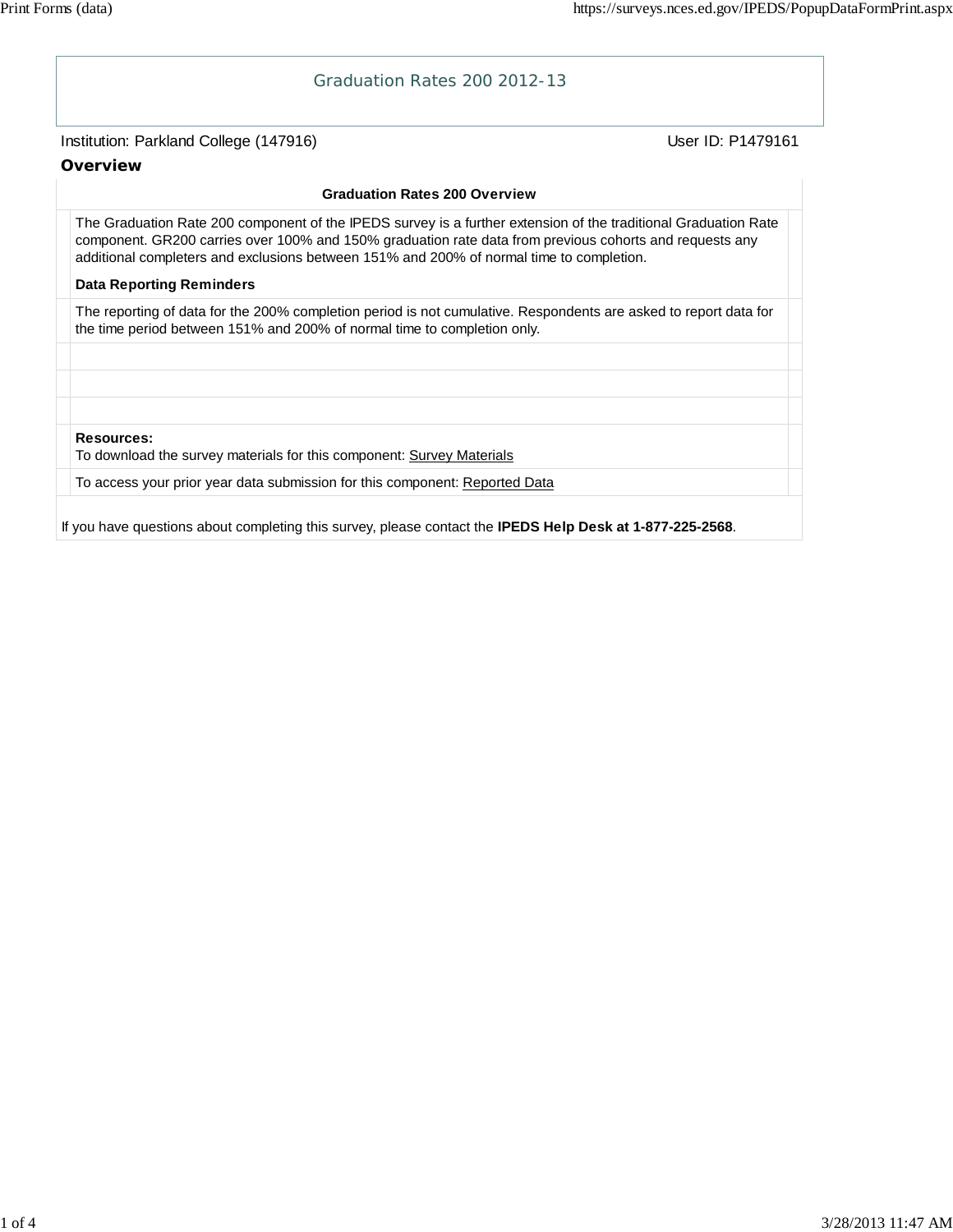### Institution: Parkland College (147916) **Institution: Parkland College (147916**)

#### **200% completers (<4 year institutions)**

**For less than 4-year institutions, report on your 2008 cohort of full-time, first-time undergraduate students. Data for this cohort were originally reported by your institution in the 2011-12 data collection.**

|    |                                                                                              |              | <b>Graduation rates</b> |  |  |  |
|----|----------------------------------------------------------------------------------------------|--------------|-------------------------|--|--|--|
|    | Revised cohort                                                                               | 831          |                         |  |  |  |
| 2  | Exclusions within 150%                                                                       | 0            |                         |  |  |  |
| 3  | Adjusted cohort 150%                                                                         | 831          |                         |  |  |  |
| 4  | Number of students in the cohort who completed a program within 100% of<br>normal time       | 74           | 9                       |  |  |  |
| 5  | Number of students in the cohort who completed a program within 150% of<br>normal time       | 163          | 20                      |  |  |  |
| 6  | Additional exclusions (between 151%-200% of normal time)                                     | $\mathbf{0}$ |                         |  |  |  |
| 7  | Adjusted cohort 200%                                                                         | 831          |                         |  |  |  |
| 8  | Number of students in the cohort who completed a program between<br>151%-200% of normal time | 48           |                         |  |  |  |
| 9  | Still enrolled as of 200% of normal time                                                     | 60           |                         |  |  |  |
| 10 | Total completers within 200% of normal time                                                  | 211          | 25                      |  |  |  |

 **You may use the space below to provide context for the data you've reported above. These context notes will be posted on the College Navigator website, and should be written to be understood by students and parents.**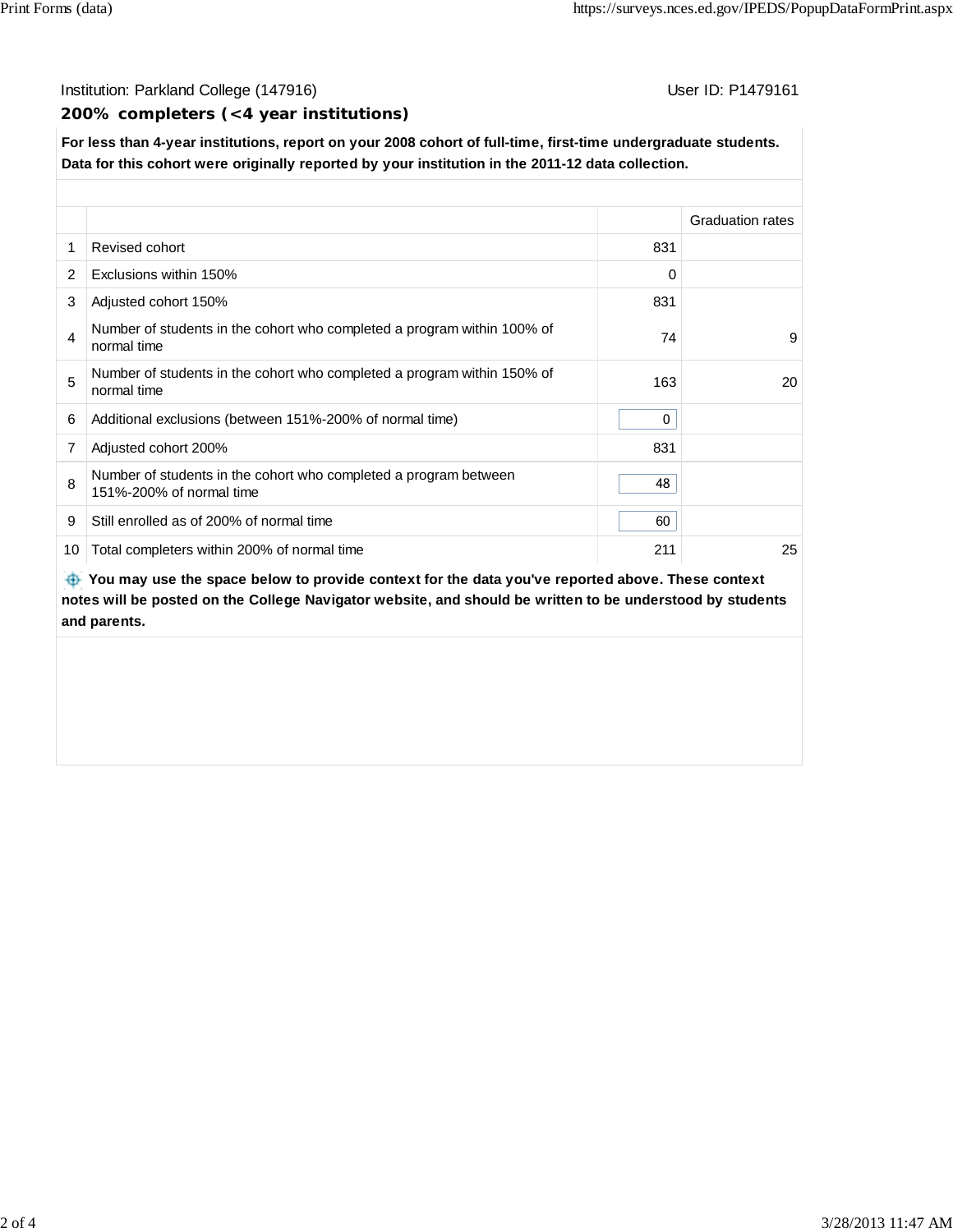# Institution: Parkland College (147916) November 2012 12: Physics User ID: P1479161 **Prepared by**

| $\bullet$ | Keyholder             | $\circledcirc$ | <b>SFA Contact</b> | $\circ$ | <b>HR Contact</b> | ◉ | Finance<br>Contact |  | Other |
|-----------|-----------------------|----------------|--------------------|---------|-------------------|---|--------------------|--|-------|
| Name:     | <b>Brian Counter</b>  |                |                    |         |                   |   |                    |  |       |
| Email:    | bcounter@parkland.edu |                |                    |         |                   |   |                    |  |       |

The name of the preparer is being collected so that we can follow up with the appropriate person in the event that there are questions concerning the data. The Keyholder will be copied on all email correspondence to other preparers.

The time it took to prepare this component is being collected so that we can continue to improve our estimate of the reporting burden associated with IPEDS. Please include in your estimate the time it took for you to review instructions, query and search data sources, complete and review the component, and submit the data through the Data Collection System.

Thank you for your assistance.

## Institution: Parkland College (147916) Noting the Muslim User ID: P1479161

## **Summary**

# **2012 IPEDS Graduation Rate 200% Component Data Summary**

IPEDS collects important information regarding your institution. All data reported in IPEDS survey components become available in the IPEDS Data Center and appear as aggregated data in various Department of Education reports. Additionally, some of the reported data appears specifically for your institution through the College Navigator website and is included in your institution's Data Feedback Report (DFR). The purpose of this summary is to provide you an opportunity to view some of the data that, when accepted through the IPEDS quality control process, will appear on the College Navigator website and/or your DFR. College Navigator is updated approximately three months after the data collection period closes and Data Feedback Reports will be available through the ExPT and sent to your institution's CEO in November 2013.

Please review your data for accuracy. If you have questions about the data displayed below after reviewing the data reported on the survey screens, please contact the IPEDS Help Desk at: 1-877-225-2568 or ipedshelp@rti.org.

| Graduation Rates for 100%, 150%, and 200% of<br>normal time - Cohort Year 2008 |     |  |  |  |  |
|--------------------------------------------------------------------------------|-----|--|--|--|--|
| Graduation Rate – 100% of normal time                                          | 9%  |  |  |  |  |
| Graduation Rate - 150% of normal time                                          | 20% |  |  |  |  |
| Graduation Rate – 200% of normal time                                          | 25% |  |  |  |  |